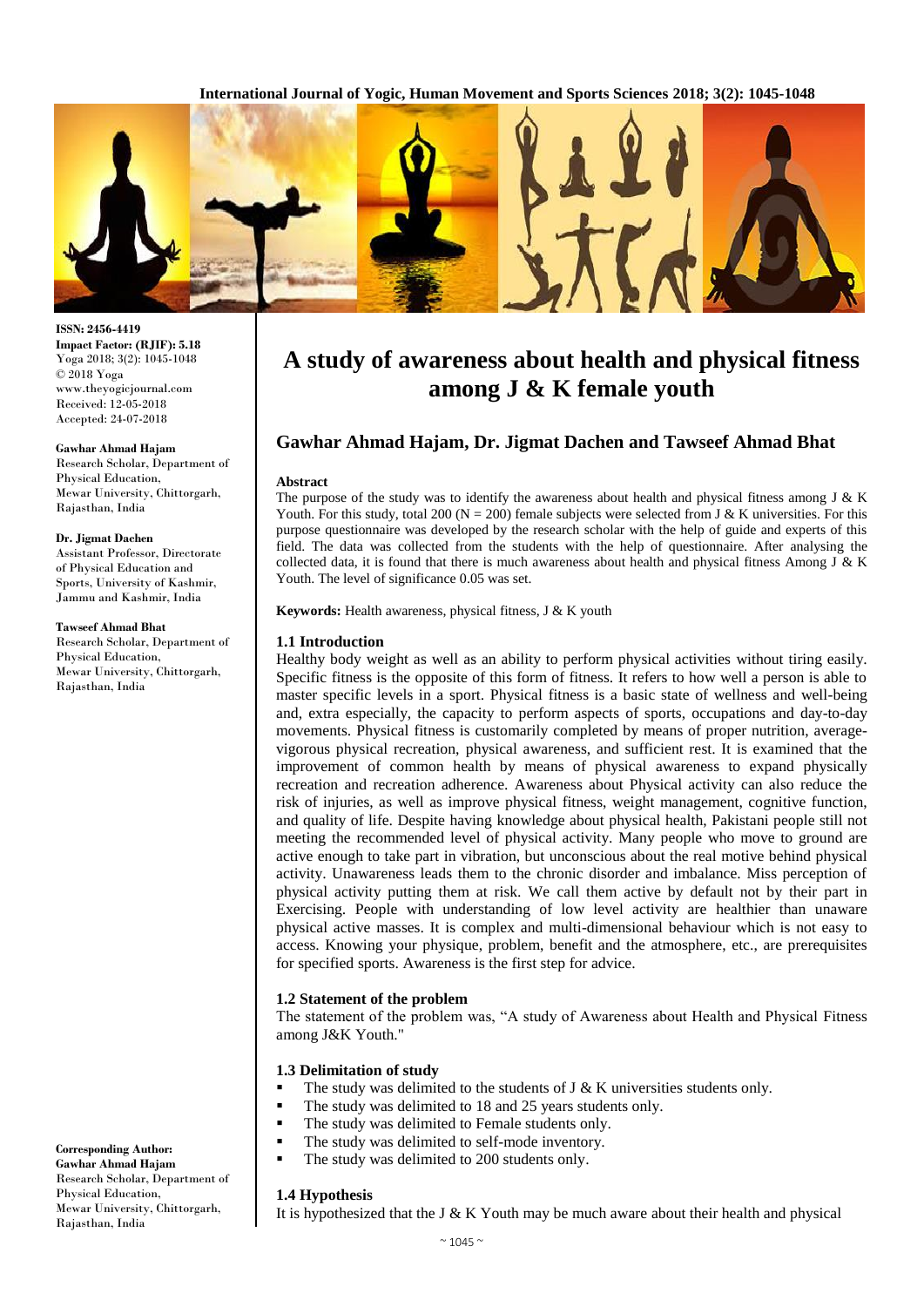International Journal of Yogic, Human Movement and Sports Sciences

fitness.

# **1.5 Objective of the study**

The main purpose of the study was to find out the awareness about health and physical fitness Among J&K Youth.

# **1.6 Scope of study**

- **The study was come to know that about health and** physical fitness Among JK Youth.
- The research was helping the JK authorities to know their health and physical fitness standard among JK Youth.
- The present research presumes important contribution in the games and sports
- 'Through the study will come to know knowledge about health and physical fitness Among J & K Youth.

# **1.7 Significance of the study**

- 1. The study will help the students to know their health and physical fitness.
- 2. The research will help the college authorities to know their students health and physical fitness standard.
- 3. The present research presumes important contribution in the games and sports.

# **2.0 Methodology**

The purpose of the study was to identify the Awareness about health and physical fitness Among J & K universities students only. Following procedure was adopted for this study.

# **2.1 Selection of sample**

The sample was randomly selected from the J&K Universities students. The 200 students were selected for this study. This study was carried out on both male and female students.

## **2.2 Tools of the study**

The data was collected by the means of questionnaire prepared by the research scholar with the help of mentioned items in order to collect relevant information from University students of Jammu and Kashmir regarding their awareness about health and physical fitness.

## **2.3 Administration of questionnaire**

After the formulation of questionnaire the research scholar took the permission of the guide and make arrangement to meet the students. Any queries by them concerning the questionnaire were solved immediately at the time on the sport. The students were advised that there was no time limit to fill-up the questionnaire, but try to finish as early as possible.

# **2.4 Analysis and interpretation of data**

Q.no. 1 - Do you eat food high in fibre on daily basis e.g. pilkses, bread, rice etc.?

**Table 1:** Showing the yes and no response for question no. 1

| $V_{\rho g}$ <sup>0</sup> / | $N_0$ 0/ |
|-----------------------------|----------|
| $\sim$ $\sim$<br>7 U        | $\sim$   |

Q.no. 2 - Do you limit your intake saturated fats e.g. butter, cream and fatty meat?

**Table 2:** Showing the yes and no response for question no. 2

| Yes%   |                  |                          | $\mathbf{N_0}\%$                   |                  |  |
|--------|------------------|--------------------------|------------------------------------|------------------|--|
| 60%    |                  | 10%                      |                                    |                  |  |
| $\sim$ | $\sim$<br>$\sim$ | $\overline{\phantom{a}}$ | $\sim$<br>$\overline{\phantom{a}}$ | $\sim$<br>$\sim$ |  |

Q.no. 3 - Do you take regular breakfast?

**Table 3:** Showing the yes and no response for question no 3

| $Yes\frac{0}{2}$ | $\mathbf{a}$ |
|------------------|--------------|
| $\sim$           | `∩           |

Q.no. 4 - Do you drink adequate amount of water?

**Table 4:** Showing the yes and no response for question no. 4

| $\mathbf{V}_{\mathbf{A}\mathbf{C}}$ 0/. | $N_0$ 0/ |  |
|-----------------------------------------|----------|--|
| π                                       | 70       |  |
| 2%                                      | 7%       |  |



**Fig 1:** Graphical representation of all four questions in which blue colour shows yes and red colour shows no

# Q.no. 5 - Do you know the benefits of exercise?

**Table 5:** Showing the yes and no response for question no. 5

| Yes% | $N \sim 0$ |
|------|------------|
| ʹ0   | Έ          |
| M    | 0%         |

Q.no. 6 - Do you think that daily exercise is good for health?

**Table 6:** Showing the yes and no response for question no. 6

| $Yes^{o}$ | $N_{\alpha}0/$<br>Ó |
|-----------|---------------------|
| ነበዐ       | $\frac{10}{6}$      |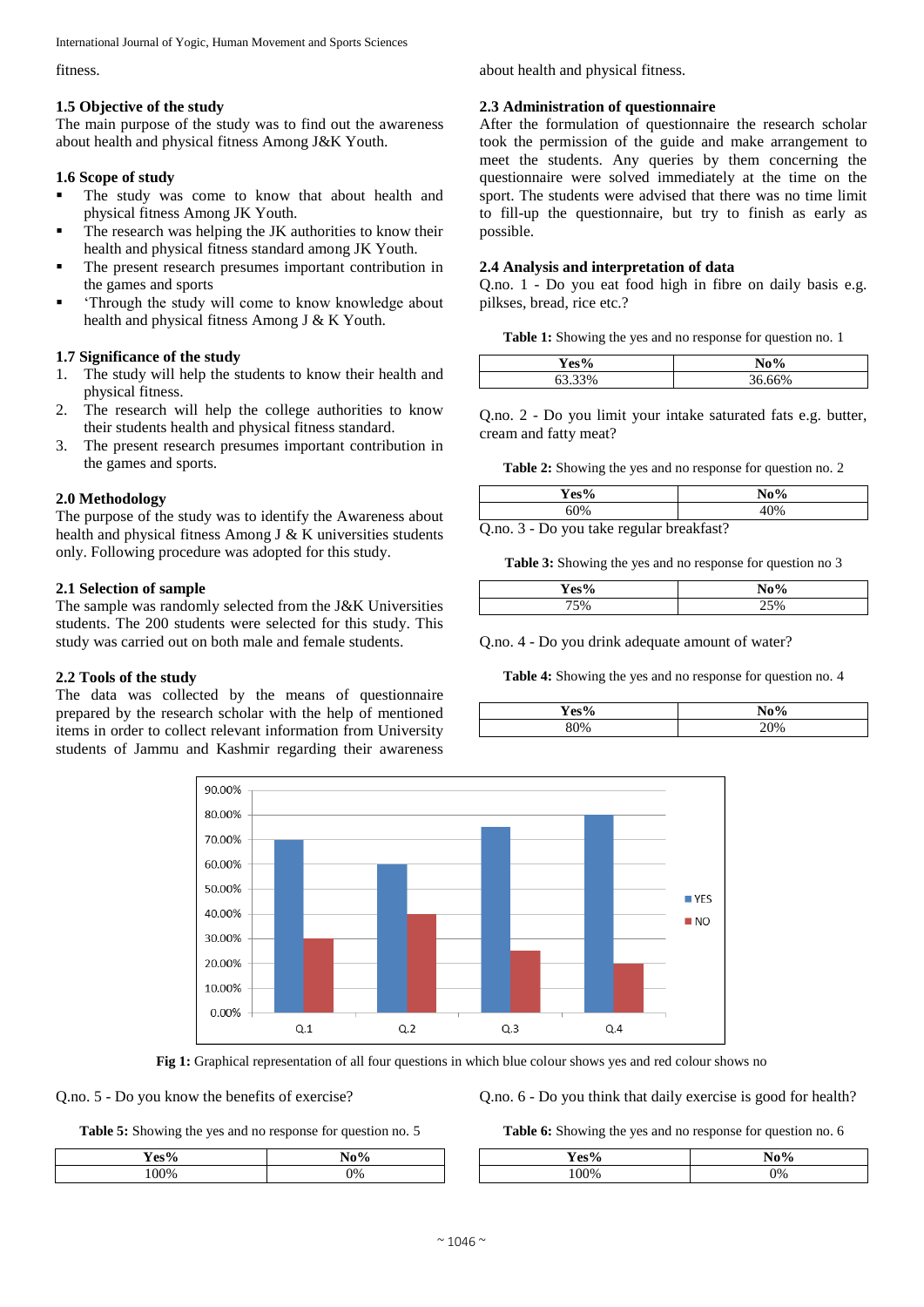International Journal of Yogic, Human Movement and Sports Sciences

### Q.no. 7 - Do you take regular exercise?

**Table 7:** Showing the yes and no response for question no. 7

## Q.no. 8 - Do you think exercise is a medium to reduce stress?

**Table 8:** Showing the yes and no response for question no. 8



**Fig 2:** Graphical representation of all four questions in which blue colour shows yes and red colour shows no

Q.no. 9 - Does your parents allow you to participate in sports activities?

**Table 9:** Showing the yes and no response for question no. 9

| $\mathbf{V}$ ec $^{\mathbf{0}\prime}$ | $N_0$ 0/      |
|---------------------------------------|---------------|
| Ζ0                                    | 70            |
| $0\%$                                 | $\gamma_{\%}$ |

Q.no. 10 - Do you play sports (games) regularly?

**Table 10:** Showing the yes and no response for question no. 10

| $\sqrt{2}$<br>70 | $\bf No\%$ |
|------------------|------------|
| .33%<br>ັບເປ     | 66%        |

Q.no. 11 - Do you think sports help to reduce stress (improve mental health?

**Table 11:** Showing the yes and no response for question no. 11



**Fig 3:** Graphical representation of all next four questions in which blue colour shows yes and red colour shows no.

Q.no. 14 - Do you smoke?

**Table 14:** Showing the yes and no response for question no. 14

Q.no. 15 - If yes, you are a regular smoker?

**Table 15:** Showing the yes and no response for question no. 15

| ്ക്ക0            | $\mathbf{r}$<br>70 | $\sim$ 0.<br>Δ<br>. . | . 0.     |
|------------------|--------------------|-----------------------|----------|
| 200 <sub>4</sub> | ∩0⁄                | 20/<br>70             | 7%<br>`` |

| $\mathbf{V}_{\mathbf{A}\mathbf{C}}$ <sup>0</sup> /<br>υ | $\mathbf{M} \cdot \mathbf{0}$<br>ʹ0 |
|---------------------------------------------------------|-------------------------------------|
| v                                                       | 0%                                  |
|                                                         |                                     |

Q.no. 12 - Do you think sports activities has a role to play in improving the health status?

**Table 12:** Showing the yes and no response for question no. 12

| Yes% | $N_0$ 0/<br>70<br>١U |  |
|------|----------------------|--|
| 00%  | 0%                   |  |

Q.no. 13 - One should exercise regularly for own good health and physical fitness?

**Table 13:** Showing the yes and no response for question no. 13

| $\mathbf{V}$ oc $\mathbf{0}$ / | $No\%$      |
|--------------------------------|-------------|
| 70/                            | %<br>ັ<br>ت |